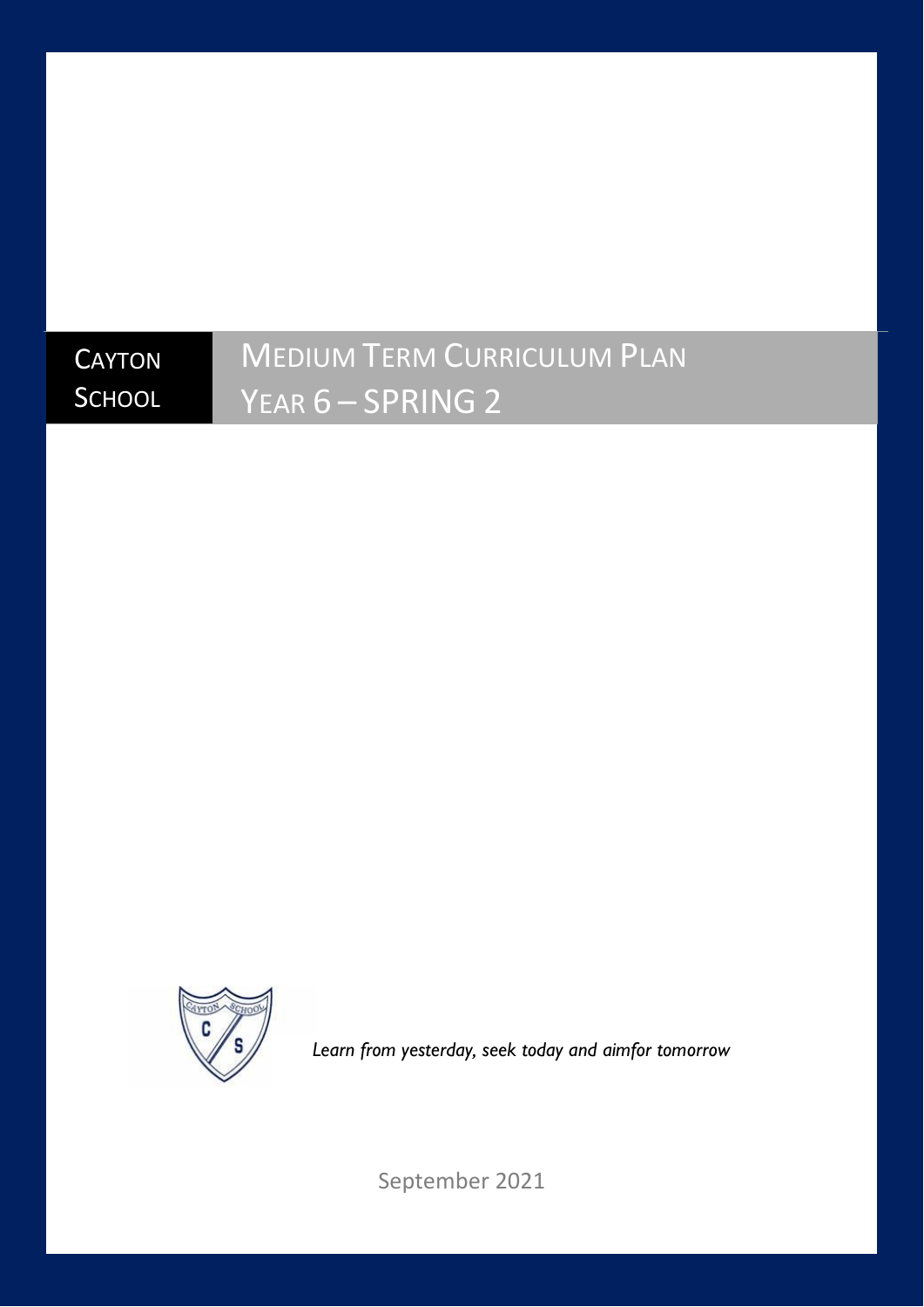#### **HistoryDriver: Beyond 1066**

#### **Key Enquiry:**

#### **History Driver**

| What I need the children to learn                                                                                                                                                                                                                                                                                              | <b>Possible learning experiences</b>                                                                                                                                         |
|--------------------------------------------------------------------------------------------------------------------------------------------------------------------------------------------------------------------------------------------------------------------------------------------------------------------------------|------------------------------------------------------------------------------------------------------------------------------------------------------------------------------|
| Beyond 1066                                                                                                                                                                                                                                                                                                                    |                                                                                                                                                                              |
| An aspect of theme that takes pupils beyond<br>1066                                                                                                                                                                                                                                                                            |                                                                                                                                                                              |
| Know about a theme in British history which<br>extends beyond 1066 and explain why this<br>was important in relation to British history<br>Know how to place historical events and<br>people from the past societies and periods<br>in a chronological framework<br>know how Britain has had a major influence<br>on the world | WW2 - plot on a timeline<br><b>Writing which states how Britain has</b><br>influenced world, lives to empire<br>Artefacts, diagrams, writing, drama, poetry<br>linked to WW2 |

#### **Computing**

| What I need the children to learn                                                                                                                                                                                                                                                                                                 | <b>Possible learning experiences</b>                                                                                                                        |
|-----------------------------------------------------------------------------------------------------------------------------------------------------------------------------------------------------------------------------------------------------------------------------------------------------------------------------------|-------------------------------------------------------------------------------------------------------------------------------------------------------------|
| Using programs                                                                                                                                                                                                                                                                                                                    |                                                                                                                                                             |
| Pupils should be taught to select, use and<br>combine a variety of software (including internet<br>services) on a range of digital devices to design<br>and create a range of programs, systems and<br>content that accomplish given goals, including<br>collecting, analysing, evaluating and presenting<br>data and information |                                                                                                                                                             |
| present the data collected in a way that<br>٠<br>makes it easy for others to understand                                                                                                                                                                                                                                           | https://www.icompute-uk.com/members-<br>area/uks2/index.html and select Year 6 and<br>then iData unit. To be covered through topic<br>and mathematical work |

#### **Music**

**New published Music Scheme to arrive shortly but in the meantime please access <https://www.bbc.co.uk/teach/ks2-music/zfv96v4> for music ideas for Key Stage 2.**

| What I need the children to learn                 | <b>Possible learning experiences</b> |
|---------------------------------------------------|--------------------------------------|
| <b>History of music</b>                           |                                      |
| develop an understanding of the history of        |                                      |
| music                                             |                                      |
| compare and contrast the impact that<br>$\bullet$ |                                      |
| different composers from different times          |                                      |
| have had on people of that time                   |                                      |
| Listen                                            |                                      |
| listen with attention to detail and recall sounds |                                      |
| with increasing aural memory                      |                                      |
| accurately recall a part of the music             |                                      |
| listened to                                       |                                      |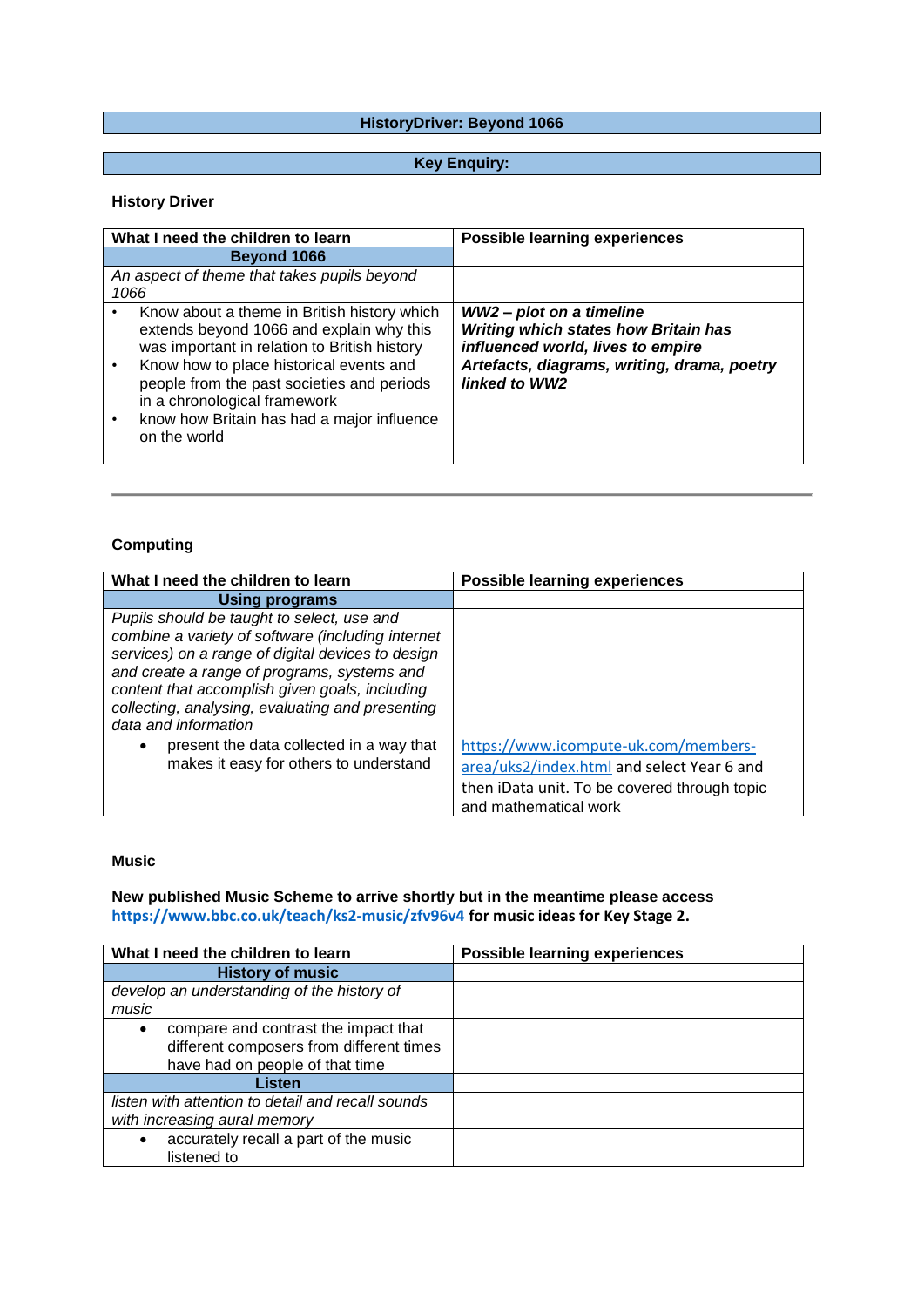# **Design Technology**

| What I need the children to learn                                                                                                                                                                                                             | <b>Possible learning experiences</b>                                            |
|-----------------------------------------------------------------------------------------------------------------------------------------------------------------------------------------------------------------------------------------------|---------------------------------------------------------------------------------|
| <b>Designing</b>                                                                                                                                                                                                                              |                                                                                 |
| use research and develop design criteria to<br>inform the design of innovative, functional,<br>appealing products that are fit for purpose,<br>aimed at particular individuals or groups                                                      |                                                                                 |
| generate, develop, model and communicate<br>their ideas through discussion, annotated<br>sketches, cross-sectional and exploded<br>diagrams, prototypes, pattern pieces and<br>computer-aided design                                          |                                                                                 |
| use market research to inform plans and<br>ideas.<br>follow and refine original plans<br>justify planning in a convincing way<br>$\bullet$<br>show that culture and society is considered<br>in plans and designs                             | Design a Bayeux Tapestry as a class to sew<br>(a scene from Battle of Hastings) |
| <b>Making</b>                                                                                                                                                                                                                                 |                                                                                 |
| select from and use a wider range of tools and<br>equipment to perform practical tasks [for<br>example, cutting, shaping, joining and finishing],<br>accurately                                                                               |                                                                                 |
| select from and use a wide range of materials<br>and components, including construction<br>materials, textiles and ingredients, according to<br>their functional properties and aesthetic qualities                                           |                                                                                 |
| know which tool to use for a specific<br>$\bullet$<br>practical task<br>know how to use any tool correctly and<br>$\bullet$<br>safely<br>know what each tool is used for<br>٠<br>explain why a specific tool is best for a<br>specific action | Create sewing project or use fabric pens                                        |
| <b>Evaluating</b>                                                                                                                                                                                                                             |                                                                                 |
| investigate and analyse a range of existing<br>products                                                                                                                                                                                       |                                                                                 |
| evaluate their ideas and products against their<br>own design criteria and consider the views of<br>others to improve their work                                                                                                              |                                                                                 |
| understand how key events and individuals in<br>design and technology have helped shape the<br>world                                                                                                                                          |                                                                                 |
| know how to test and evaluate designed<br>products<br>explain how products should be stored and<br>give reasons<br>evaluate product against clear criteria                                                                                    | <b>Evaluate overall design of Bayeux Tapestry</b>                               |
| <b>Technical Knowledge</b>                                                                                                                                                                                                                    |                                                                                 |
| apply their understanding of how to strengthen,<br>stiffen and reinforce more complex structures<br>understand and use mechanical systems in their<br>products [for example, gears, pulleys, cams,                                            |                                                                                 |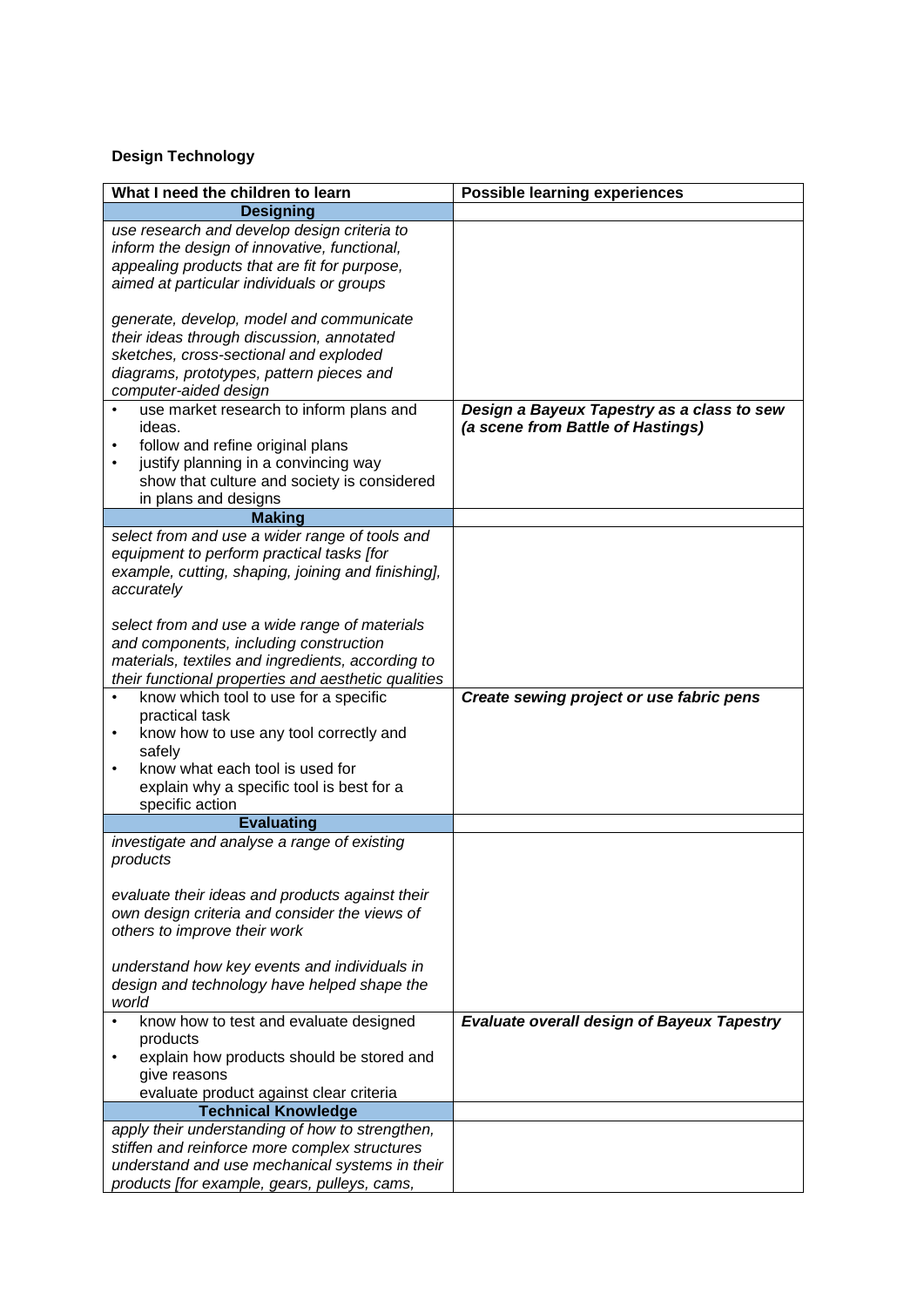| levers and linkages]<br>understand and use electrical systems in their<br>products [for example, series circuits<br>incorporating switches, bulbs, buzzers and<br>motors1 |                                           |
|---------------------------------------------------------------------------------------------------------------------------------------------------------------------------|-------------------------------------------|
| apply their understanding of computing to<br>program, monitor and control their products.                                                                                 |                                           |
| use electrical systems correctly and<br>accurately to enhance a given product<br>know which IT product would further                                                      | Textile, cut, design, material, construct |
| enhance a specific product                                                                                                                                                |                                           |
| use knowledge to improve a made product<br>by strengthening, stiffening or reinforcing                                                                                    |                                           |

# **Physical Education – Follow Real P.E. and supplement with NC P.E. experiences**

| <b>Athletics</b>                                                                                                                                                                                                              |                                                                                 |
|-------------------------------------------------------------------------------------------------------------------------------------------------------------------------------------------------------------------------------|---------------------------------------------------------------------------------|
| use running, jumping, throwing and catching in<br>isolation and in combination                                                                                                                                                |                                                                                 |
| demonstrate stamina and increase strength                                                                                                                                                                                     | Setting targets for activities and beating<br>them<br><b>Links to Real PE 4</b> |
| <b>Competitive Games</b>                                                                                                                                                                                                      |                                                                                 |
| play competitive games, modified where<br>appropriate [for example, badminton, basketball,<br>cricket, football, hockey, netball, rounders and<br>tennis], and apply basic principles suitable for<br>attacking and defending |                                                                                 |
| agree and explain rules to others<br>work as a team and communicate a plan<br>٠<br>lead others in a game situation when the<br>need arises                                                                                    |                                                                                 |
| <b>Gymnastics</b>                                                                                                                                                                                                             |                                                                                 |
| develop flexibility, strength, technique, control<br>and balance [for example, through athletics and<br>gymnastics]                                                                                                           |                                                                                 |
| combine own work with that of others                                                                                                                                                                                          |                                                                                 |
| sequences to specific timings<br><b>Dance</b>                                                                                                                                                                                 |                                                                                 |
| perform dances using a range of movement<br>patterns                                                                                                                                                                          |                                                                                 |
| develop sequences in a specific style<br>choose own music and style                                                                                                                                                           |                                                                                 |
| <b>Outdoor and Adventurous Activity</b>                                                                                                                                                                                       |                                                                                 |
| take part in outdoor and adventurous activity<br>challenges both individually and within a team                                                                                                                               |                                                                                 |
| plan a route and a series of clues for<br>someone else<br>plan with others, taking account of safety<br>and danger<br><b>Evaluate</b>                                                                                         |                                                                                 |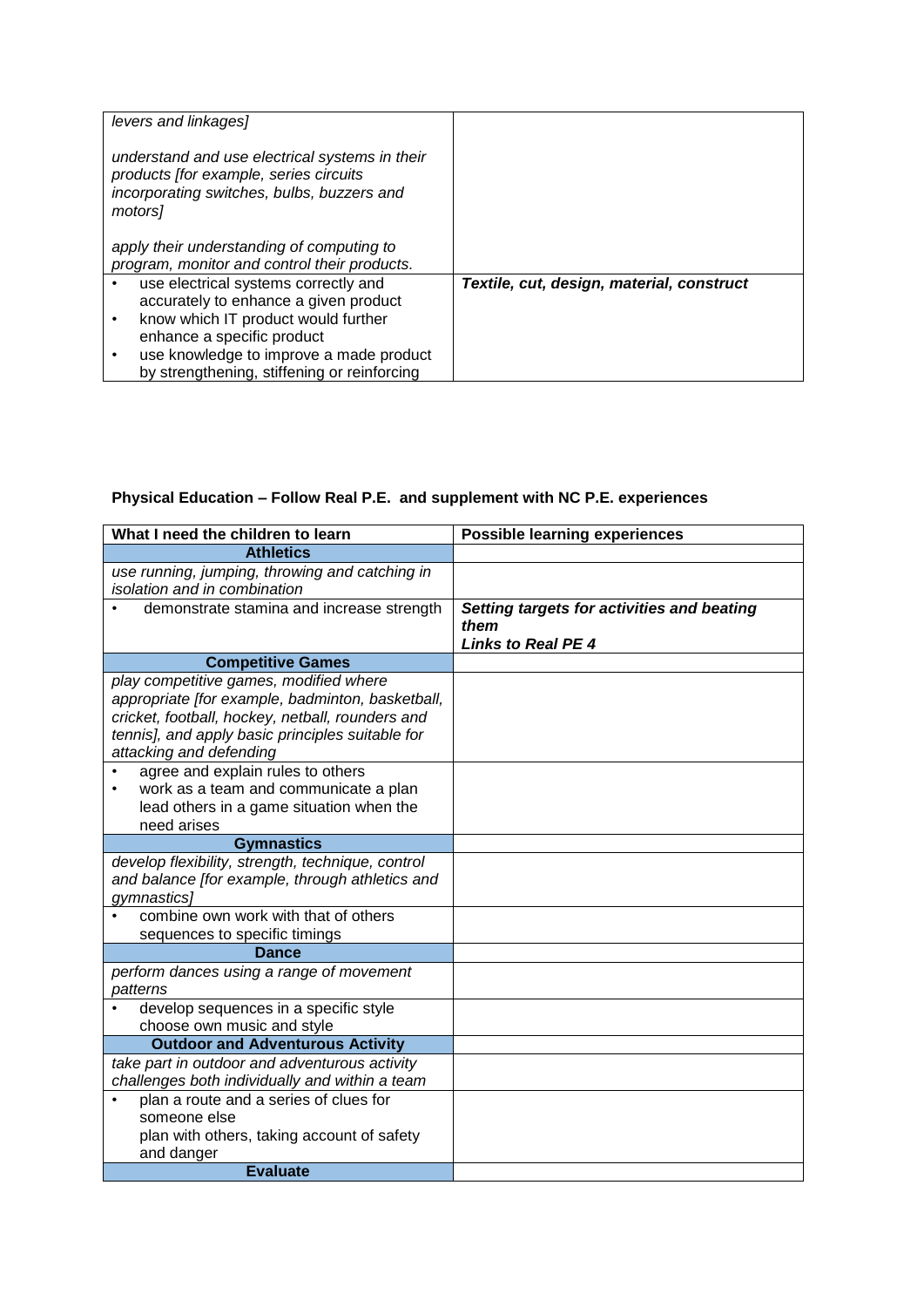| compare their performances with previous ones<br>and demonstrate improvement to achieve their<br>personal best |  |
|----------------------------------------------------------------------------------------------------------------|--|
| know which sports they are good at and find                                                                    |  |
| out how to improve further                                                                                     |  |
| Real P.E.                                                                                                      |  |
| <b>Unit 4 Applying Physical</b>                                                                                |  |
| I can use combinations of skills                                                                               |  |
| confidently in sport specific contexts. I                                                                      |  |
| can perform a range of skills fluently                                                                         |  |
| and accurately in practice situations                                                                          |  |
| <b>Nigel Carson Sessions</b>                                                                                   |  |
|                                                                                                                |  |
|                                                                                                                |  |

#### **PSHE**

| What I need the children to learn                                                                                                                                                                                                                                                                                                                                                                                                                                                                                                                                                                                                                                            | <b>Possible learning experiences</b>                                                                                                                                                                                                                                                                                                                                                                                                                                                                                                                                                                                                    |
|------------------------------------------------------------------------------------------------------------------------------------------------------------------------------------------------------------------------------------------------------------------------------------------------------------------------------------------------------------------------------------------------------------------------------------------------------------------------------------------------------------------------------------------------------------------------------------------------------------------------------------------------------------------------------|-----------------------------------------------------------------------------------------------------------------------------------------------------------------------------------------------------------------------------------------------------------------------------------------------------------------------------------------------------------------------------------------------------------------------------------------------------------------------------------------------------------------------------------------------------------------------------------------------------------------------------------------|
| <b>Healthy Me</b>                                                                                                                                                                                                                                                                                                                                                                                                                                                                                                                                                                                                                                                            | <b>Resource links from: Jigsaw</b>                                                                                                                                                                                                                                                                                                                                                                                                                                                                                                                                                                                                      |
| • Know how to take responsibility for their own<br>health<br>• Know how to make choices that benefit their<br>own health and well-being<br>• Know about different types of drugs and their<br>uses<br>• Know how these different types of drugs can<br>affect people's bodies, especially their liver<br>and heart<br>• Know that some people can be exploited and<br>made to do things that are against the law<br>• Know why some people join gangs and the<br>risk that this can involve<br>• Know what it means to be emotionally well<br>• Know that stress can be triggered by a range<br>of things<br>• Know that being stressed can cause drug and<br>alcohol misuse | In this Puzzle the children discuss taking<br>responsibility for their own physical and emotional<br>health and the choices linked to this. They talk<br>about different types of drugs and the effects<br>these can have on people's bodies. The class<br>discuss exploitation as well as gang culture and<br>the associated risks. They also talk about mental<br>health / illness and that people have different<br>attitudes towards this. They learn to recognise<br>the triggers for and feelings of being stressed and<br>that there are strategies they can use when they<br>are feeling stressed.<br>Please see the link below |
| https://jigsawlivestcmsuk.blob.core.windows.net/umbraco-media/lzebuhel/07-ages-10-11-<br>jigsaw-skills-and-knowledge-progression-for-parents.pdf                                                                                                                                                                                                                                                                                                                                                                                                                                                                                                                             |                                                                                                                                                                                                                                                                                                                                                                                                                                                                                                                                                                                                                                         |

#### **Religious Education**

| What I need the children to learn                 | <b>Possible learning experiences</b>                                                                                                                                                                                                                                                                                                                                                                                                                                                                  |
|---------------------------------------------------|-------------------------------------------------------------------------------------------------------------------------------------------------------------------------------------------------------------------------------------------------------------------------------------------------------------------------------------------------------------------------------------------------------------------------------------------------------------------------------------------------------|
| U2.7                                              |                                                                                                                                                                                                                                                                                                                                                                                                                                                                                                       |
| What matters most to Christians and<br>Humanists? | Talk about what kinds of behaviour and<br>actions pupils think of as bad (examples<br>from films, books, TV as well as real life).<br>Rank some of these ideas - which are the<br>worst, and which are less bad? Why?<br>Reflect on the question: why do people do<br>good things and bad things? Are we all a<br>mixture of good and bad? Explore pupils'<br>answers. Make a link with Christian belief<br>about humans being made in the image of<br>God (Genesis 1:28) and also sinful (the 'Fall' |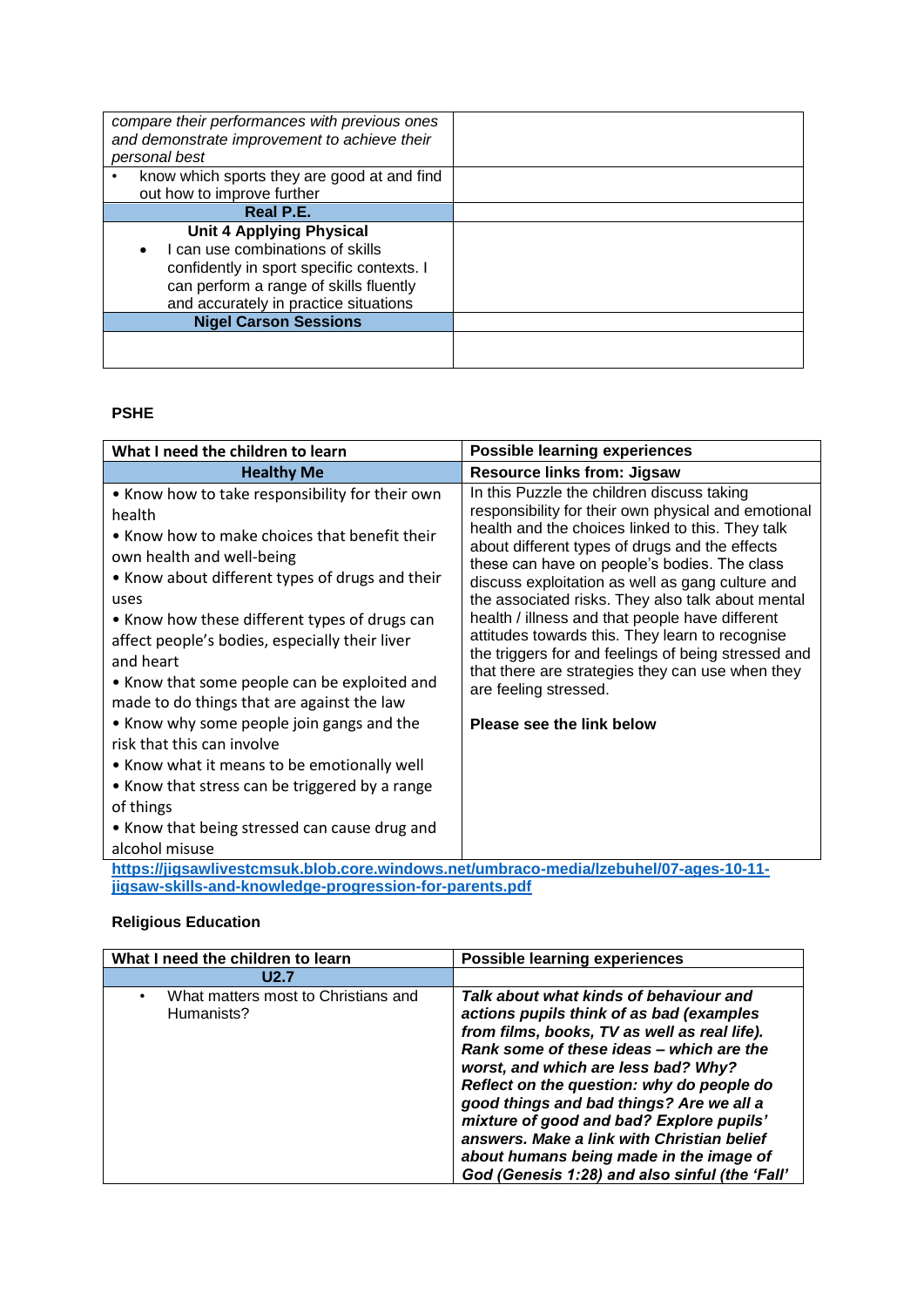| in Genesis 3). Why do Christians think this is<br>a good explanation of why humans are good<br>and bad?<br>Talk about how having a 'code for living'<br>might help people to be good. |
|---------------------------------------------------------------------------------------------------------------------------------------------------------------------------------------|
|                                                                                                                                                                                       |
|                                                                                                                                                                                       |

#### **Foreign Languages**

| What I need the children to learn              | <b>Possible learning experiences</b> |
|------------------------------------------------|--------------------------------------|
| <b>Speaking</b>                                |                                      |
| speak in sentences, using familiar vocabulary, |                                      |
| phrases and basic language structures          |                                      |
| hold a simple conversation with at least 4     |                                      |
| exchanges                                      |                                      |
| use knowledge of grammar to speak<br>٠         |                                      |
| correctly                                      |                                      |
| <b>Reading</b>                                 |                                      |
| develop accurate pronunciation and intonation  |                                      |
| so that others understand when they are        |                                      |
| reading aloud or using familiar words and      |                                      |
| phrases                                        |                                      |
| understand a short story or factual text and   |                                      |
| note the main points                           |                                      |
| use the context to work out unfamiliar words   |                                      |
| Writing                                        |                                      |
| broaden their vocabulary and develop their     |                                      |
| ability to understand new words that are       |                                      |
| introduced into familiar written material,     |                                      |
| including through using a dictionary           |                                      |
| write a paragraph of 4-5 sentences             |                                      |
| substitute words and phrases<br>٠              |                                      |
|                                                |                                      |

# **Cayton Creation**

Blitz Artwork

**Cayton Conclusion**

World War 2 Trenches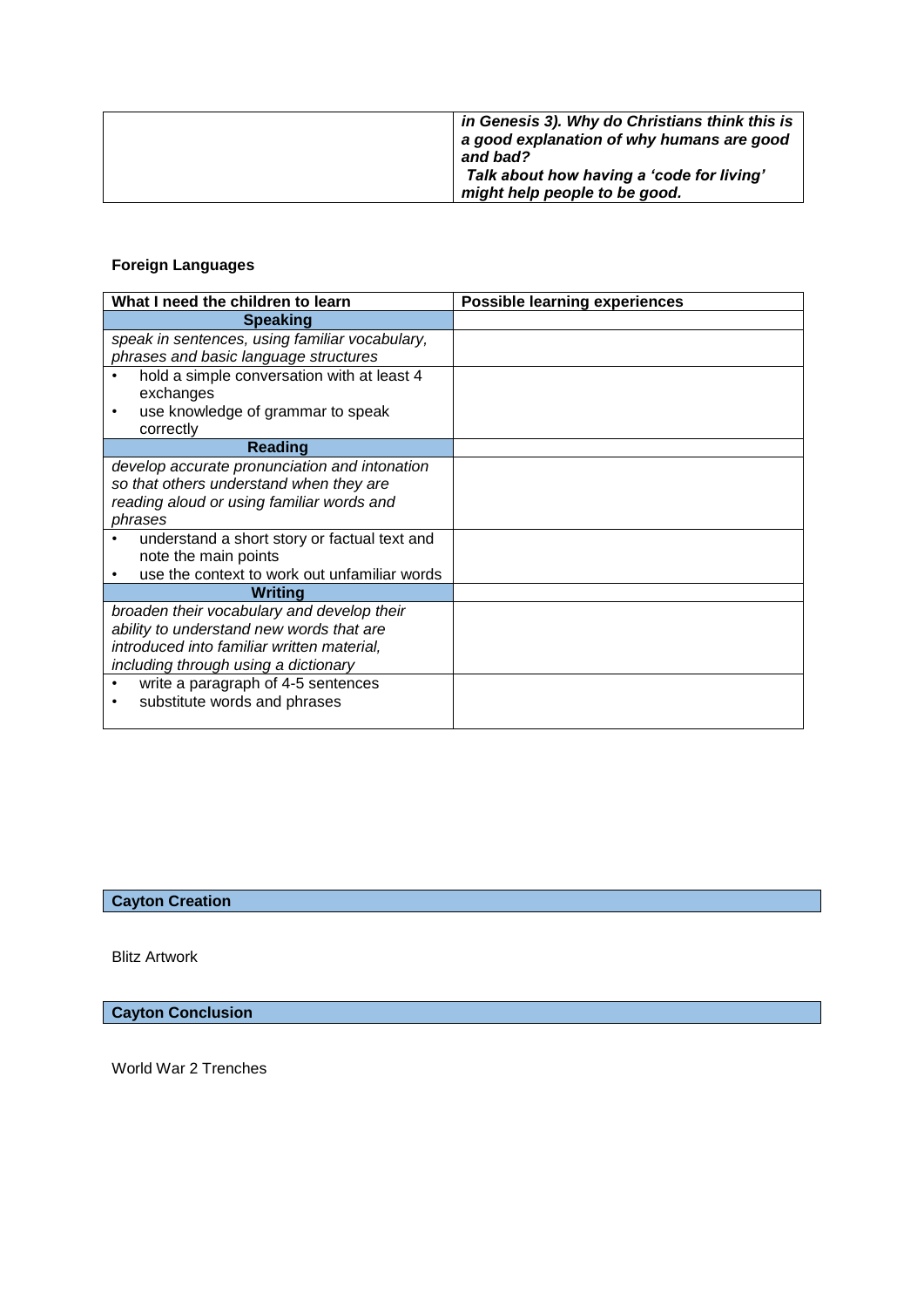# **English**

| What I need the children to learn | <b>Possible learning experiences</b> |
|-----------------------------------|--------------------------------------|
| <b>Diaries</b>                    |                                      |
| Propaganda posters                |                                      |
| Explanation texts.                |                                      |

#### **Mathematics**

| What I need the children to learn                                        | <b>Possible learning experiences</b> |
|--------------------------------------------------------------------------|--------------------------------------|
| Refer to the White Rose SOL online                                       |                                      |
| https://whiterosemaths.com/resources/primary-<br>resources/primary-sols/ |                                      |
| Converting units                                                         |                                      |
| Perimeter, Area and Volume                                               |                                      |
| Ratio                                                                    |                                      |
|                                                                          |                                      |